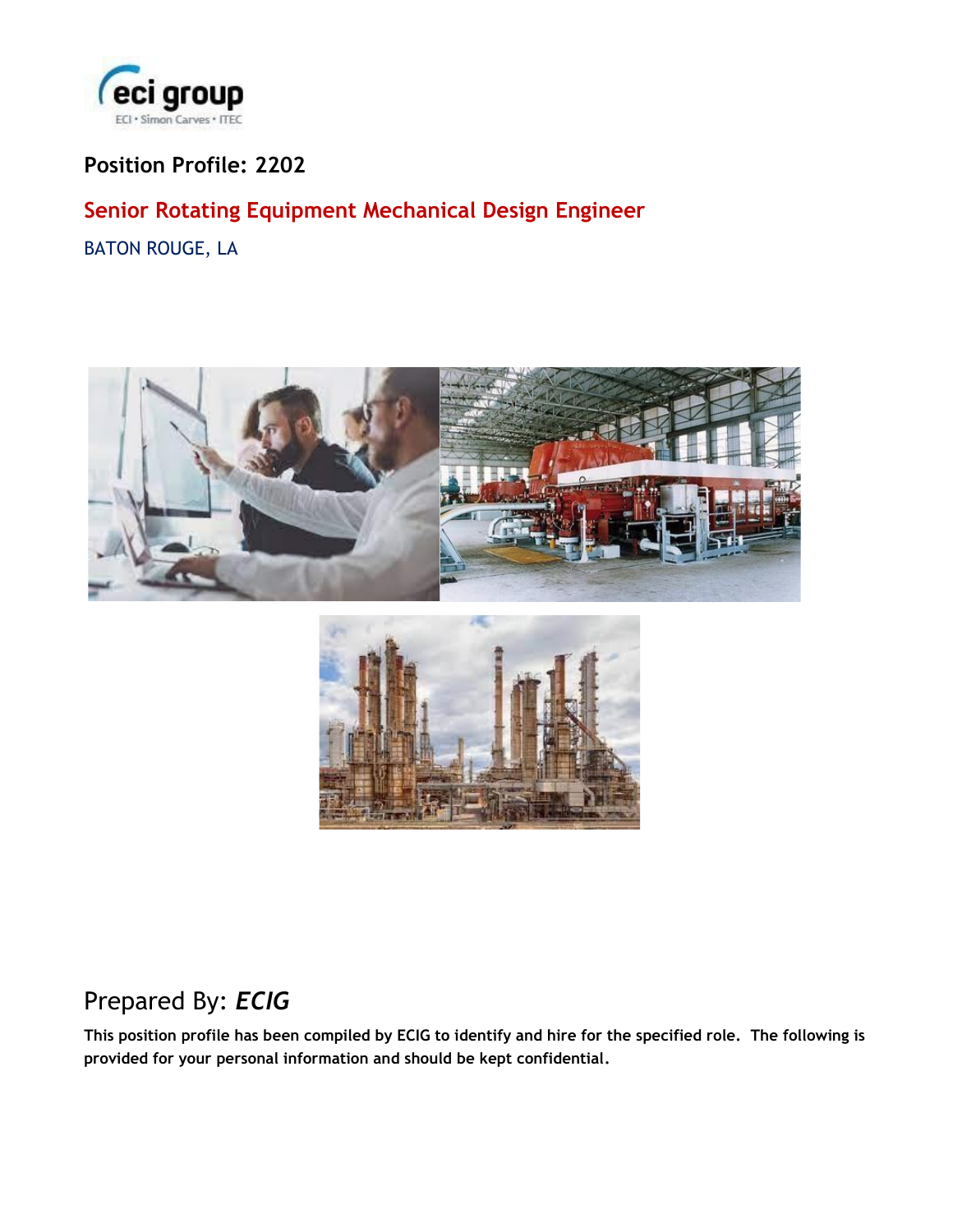### **Senior Rotating Equipment Mechanical Design Engineer [2202]**

The world's leading specialist engineering contractor for low-density polyethylene (LDPE) and ethylene vinyl acetate (EVA) projects has an immediate a need for a *Senior Rotating Equipment Mechanical Design Engineer* who will be responsible for design and specification of rotating equipment [compressors, pumps, etc.].

#### **COMPANY INFORMATION: [WEBSIT[E](https://ecigrouponline.com/engineering-services/)** <https://ecigrouponline.com/engineering-services/> [\]](https://ecigrouponline.com/engineering-services/)

Founded in 1977 ECI Group Inc. [ECIG] provides world-class engineering solutions to clients around the world, with have a long history of designing and developing industrial facilities and process plants for the production of fuels, chemicals and polymers. With core technical skills focused on the development and design of a range of processes, we continually embrace new technologies and innovative project methodologies which have contributed to our success in this field. Our full-service offering covers all Engineering discipline including Process, Mechanical (Machinery/Vessels), Piping and Pipe Stressing, Plant Layout, Electrical, Control & Instrumentation, and Civil & Structural. Our engineering services expertise includes:

- $\triangleright$  Concept Development feasibility, cost estimates, front end design, basic engineering
- $\triangleright$  Detailed Design hazard studies, FEA, DCS/SIS, flare systems, as-built drawings
- ➢ Owner's Engineer Project Management, contractor evaluation, due diligence, technical reviews
- ➢ Safety Critical Engineering SIL/LOPA, relief systems, HAZOP chair, thermal and vibrational stress analysis, design for high pressure / toxic / corrosive service

#### **BENEFITS AND FEATURES**

- $\checkmark$  Full Benefits Package health, dental, vision insurance.
- $\checkmark$  Company paid short & long-term disability and life insurance
- ✓ Flexible Spending Plans, Education Reimbursement, Dependent Care Spending Plan
- $\checkmark$  401K Retirement Plan

#### **YOUR ROLE WITH THE COMPANY:**

- This position reports directly to the Mechanical Engineering Section Leader Dean Guidry, P.E. [https://www.linkedin.com/in/dean-guidry-p-e-bab26511/]
- Lead mechanical engineer tasks such as manhour estimation, on project recruitment, progress tracking and reporting, leading a team of engineers.
- Develop equipment specifications and become knowledgeable on the equipment necessary for each project.
- Prepare and check technical inquiry documents (requisitions, datasheets/specifications, etc)
- Review supplier technical quotes and prepare technical bid analysis
- Update inquiry documents to order
- Attend/run post order kick off meetings
- Review supplier design documents and coordinate with equipment supplier
- Travel to witness inspections
- Attend kick-off meetings or attend client sites.
- The role will interface with other internal engineering disciplines as well as external project team members such as the client or license provider.

**ECI GROUP**

**FOR MORE INFORMATION CONTACT:** *Kathryn "Kate" Wilhelm, PE Director of Global Recruitment 985 264 6709* kwilhelm@ecigrouponline.com